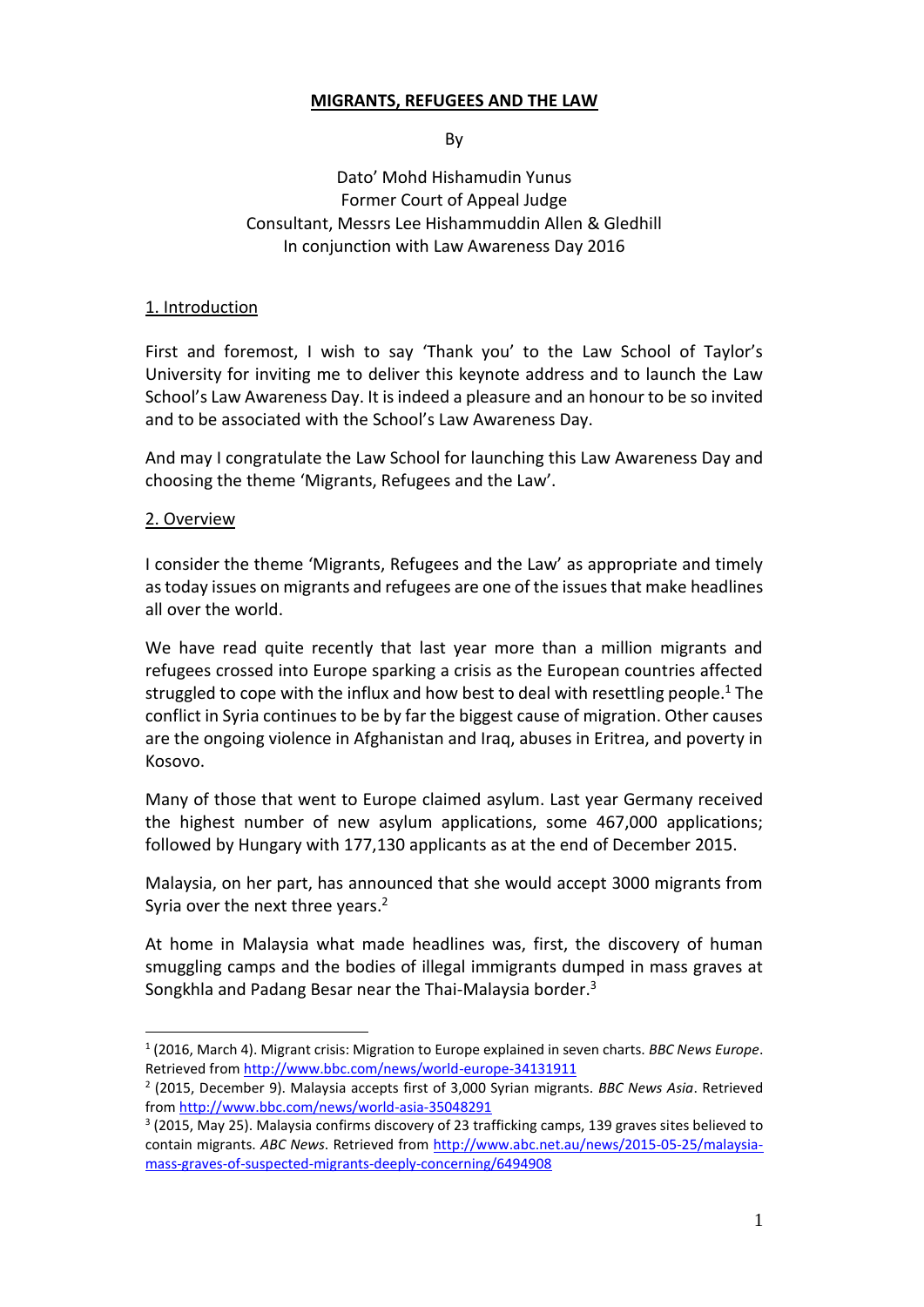Secondly, there was the controversial announcement by the Government to bring into the country 1.5 million workers from Bangladesh in stages over 3 years, $4$  only to be followed very soon after this announcement by another announcement, this time by the Deputy Prime Minister, of a freeze on all recruitment of foreign workers, including those from Bangladesh.<sup>5</sup>

### 3. Refugees

As at 2015, there were 21.3 million refugees worldwide, over half of whom are under the age of  $18<sup>6</sup>$  54% of refugees worldwide came from three countries, namely,-

- (1) Syria, 4.9 million;
- (2) Afghanistan, 2.7 million; and
- (3) Somalia, 1.1 million.

Turkey has become the world's biggest refugee hosting country having 2.5 million refugees. Pakistan is second, hosting 1.6 million refugees. Lebanon is third, hosting 1.1 million.

### *3.1. Refugees and International law*

Historically, States, for centuries, have been granting protection to individuals and groups fleeing persecution. However, the modern international legal regime on refugees is largely the product of the second half of the twentieth century. Like international human rights law, modern international law on refugees has its origins in the aftermath of the Second World War as well as the refugee crises of the interwar years that preceded it.<sup>7</sup> Article 14(1) of the **Universal Declaration of Human Rights (UDHR), 1948**, guarantees the right to seek and enjoy asylum in other countries. Subsequent regional human rights instruments have elaborated on this right, guaranteeing the "*right to seek and be granted asylum in a foreign territory, in accordance with the legislation of the state and international conventions.*" (See the **American Convention on Human Rights**, art. 22(7); and the **African [Banjul] Charter on Human and People's Rights**, art. 12(3).)

#### *3.2. The 1951 Refugee Convention*

 $\overline{a}$ 

The foundation of international refugee law is the **1951 Convention relating to the Status of Refugees** ('the Refugee Convention') and its **1967 Optional Protocol** 

<sup>4</sup> Carvalho, M. & Rahimy Rahim (2016, February 18). Malaysia and Bangladesh ink deal to recruit 1.5 million workers. *The Star Online*. Retrieved from <http://www.thestar.com.my/news/nation/2016/02/18/bangladeshi-workers-malaysia-mou/>

<sup>&</sup>lt;sup>5</sup> Ling, S. (2016, February 19). Zahid Hamidi: Government freezes intake of all foreign workers, including Bangladeshis. *The Star Online*. Retrieved from [http://www.thestar.com.my/news/nation/2016/02/19/zahid-hamidi-governemnt-freezes-intake](http://www.thestar.com.my/news/nation/2016/02/19/zahid-hamidi-governemnt-freezes-intake-of-all-foreign-workers/)[of-all-foreign-workers/](http://www.thestar.com.my/news/nation/2016/02/19/zahid-hamidi-governemnt-freezes-intake-of-all-foreign-workers/)

<sup>6</sup> UNHCR: The UN Refugee Agency. *Figures at a glance: Global trends, statistical yearbooks*. Retrieved from<http://www.unhcr.org/figures-at-a-glance.html>

<sup>7</sup> International Justice Resource Center. *Asylum & the rights of refugees*. Retrieved from <http://www.ijrcenter.org/refugee-law/>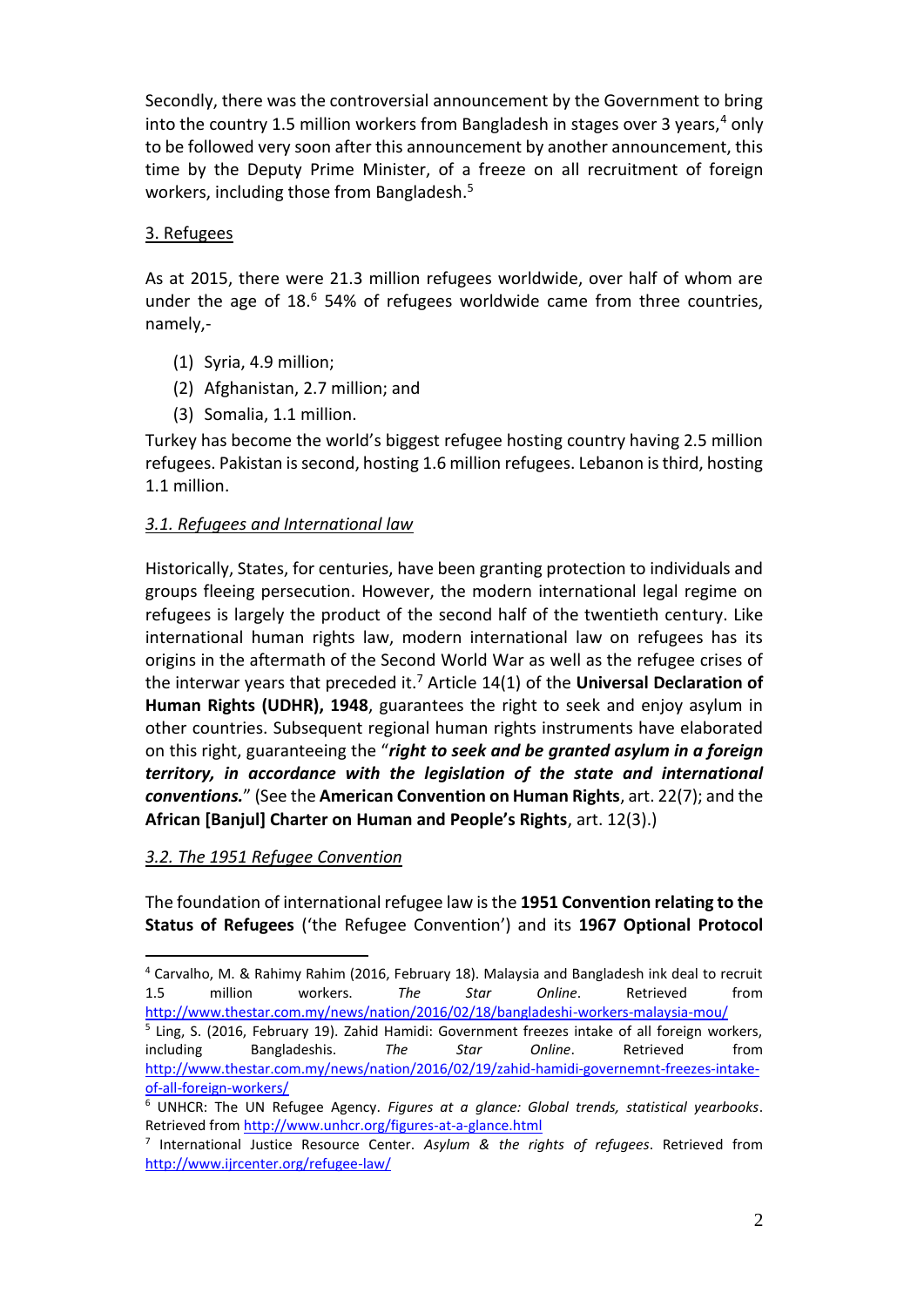**relating to the Status of Refugees** ('the 1967 Optional Protocol'). The Refugee Convention defines the term 'refugee' and sets minimum standards for the treatment of persons who are found to qualify for refugee status. The Refugee Convention also establishes the principle of non-refoulement. (I will elaborate on this principle later.)

The Refugee Convention does not prescribe how States Parties are to determine whether or not an individual satisfies the definition of a 'refugee'. Instead, the Convention leaves it to the State Party to formulate the rules on asylum proceedings and the determination of refugee status. This, however, has resulted in disparities among different States as each State will formulate the laws on asylum based on its own resources, national security concerns, and experiences with forced migration movements. Despite differences at the national and regional levels, the overriding objective of the modern legal regime on refugees is to provide protection to individuals forced to flee their homes because their countries are unwilling or unable to protect them.

### *3.3. The 1967 Optional Protocol*

Whenever we refer to the Refugee Convention of 1951, in the same breath we also refer to the 1967 Optional Protocol relating to the Status of Refugees. Originally, the Refugee Convention was of limited scope. It's scope was confined only to refugees in Europe and to events occurring before 1 January 1951. The 1967 Optional Protocol is a supplementary treaty to the Refugee Convention. It is a supplementary treaty that removes the geographical and time limitations written into the original Convention. In other words, this supplementary treaty (the 1967 Optional Protocol) turned the Convention into a truly universal instrument that could benefit refugees everywhere.

### 4. Who is a Refugee?

On the definition of the term 'refugee', Article 1(A)(2) of the Refugee Convention states that a refugee is an individual who is **outside his or her country of nationality or habitual residence** who is **unable or unwilling to return** due to a **well-founded fear of persecution** based on his or her **race, religion, nationality, political opinion, or membership in a particular social group.** 

Although the Refugee Convention definition of 'refugee' remains the dominant definition, regional human rights treaties have since modified the definition of a refugee in response to displacement crises not covered by the 1951 Convention.

Countries in the Americas and Africa experiencing large-scale displacement as the result of armed conflicts found that the Refugee Convention definition of 'refugee' did not go far enough in addressing the protection needs of populations. Consequently, both Article 3 of the **Cartagena Declaration** and Article 1(2) of the **1969 Convention Governing the Specific Aspects of Refugee Problems in Africa** have extended the definition of 'refugee'. For example, the latter, that is to say, the **1969 African Convention** extends refugee status to an individual who '*owing to external aggression, occupation, foreign domination or events seriously*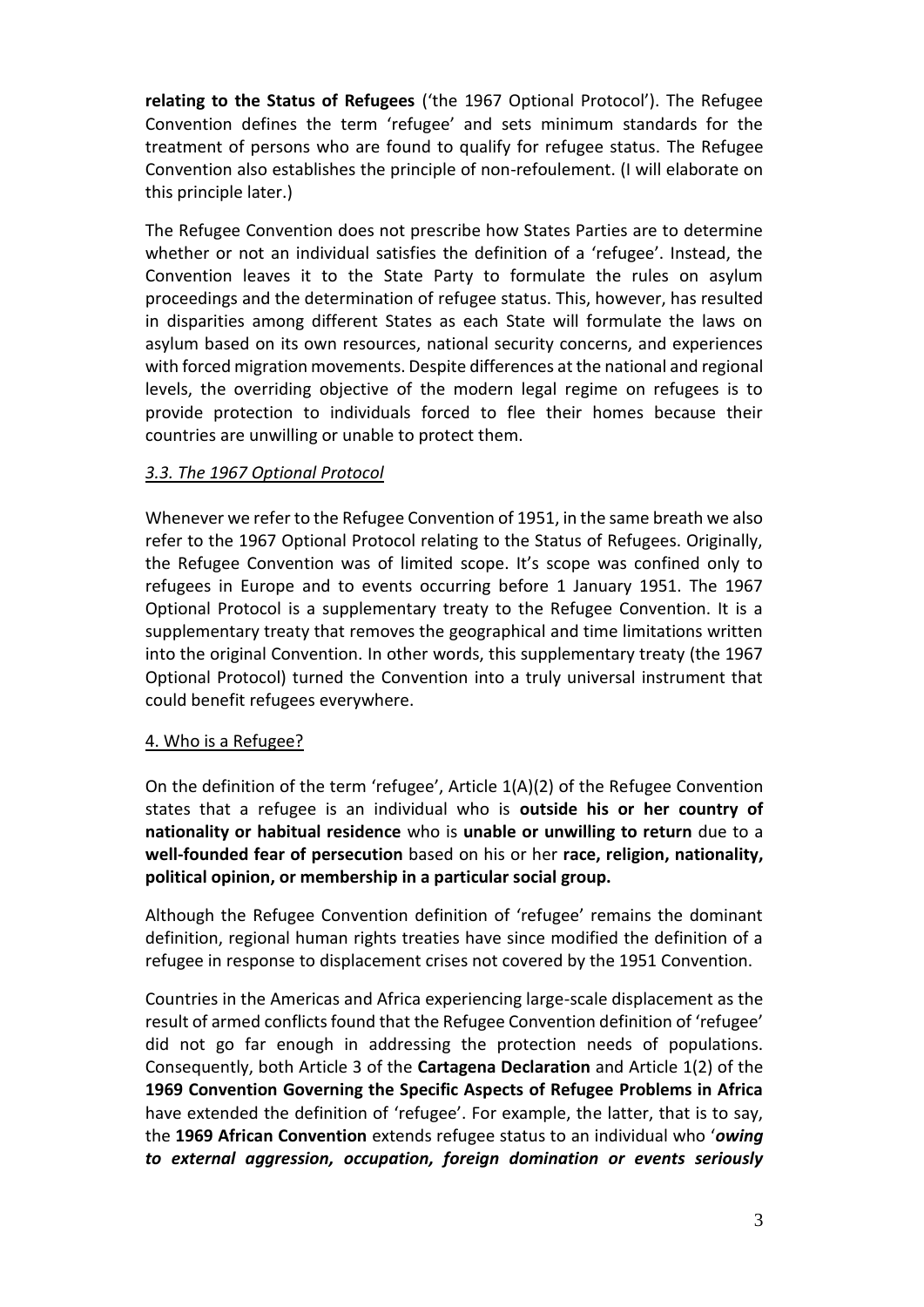## *disturbing public order in either part or the whole of his country of origin or nationality, is compelled to leave his place of habitual residence in order to seek refuge in another place outside his country of origin or nationality*'.

As of today, the total number of State Parties to the Refugee Convention is 145; whilst the total number of State Parties to both the Refugee Convention and the 1967 Protocol is 142. The only ASEAN States who are parties to the Refugee Convention and the 1967 Protocol are Cambodia and Philippines.

Malaysian is not a State Party to the 1951 Refugee Convention and its Protocol.

### *4.1. The principle of non-refoulement*

In relation to refugees, there is an important principle of customary international law called the principle of non-refoulement. We can find this principle in Article 33(1) of the Refugee Convention. It is expressed in the following terms:

**No Contracting State shall expel or return ('refouler') a refugee in any manner whatsoever to the frontiers of territories where his life or freedom would be threatened on account of his race, religion, nationality, membership of a particular social group or political opinion.** 

As this principle of non-refoulment is generally accepted as a principle of customary international law, this principle is binding on all nations regardless whether the State is a party or not to the Refugee Convention. This means that Malaysia, although not a party to the Refugee Convention, is, nevertheless, bound by this important principle of international law.

### *4.2. Internally displaced persons (IDPs)*

 $\overline{a}$ 

Applying the definition of 'refugee' under the Refugee Convention, internally displaced persons (IDPs) are not considered refugees under the Convention. Who are 'internally displaced persons'? Unlike refugees, IDPs have not crossed an international border to find sanctuary but have remained inside their home countries; but they (IDPs) have fled from their homes because of compelling circumstances such as armed conflict, generalized violence and human rights violations.

It is estimated that at the end of 2014 there were some 38.2 million internally displaced persons (IDPs) around the world. Currently the country with the largest IDPs is Syria (7.6 million IDPs), followed by Colombia (6 Million) and Iraq (3.6 million).<sup>8</sup>

<sup>8</sup> UNHCR: The UN Refugee Agency (2015, June 18). *Global trends: Forced displacement in 2014.*  Retrieved from [http://www.unhcr.org/statistics/country/556725e69/unhcr-global-trends-](http://www.unhcr.org/statistics/country/556725e69/unhcr-global-trends-2014.html)[2014.html](http://www.unhcr.org/statistics/country/556725e69/unhcr-global-trends-2014.html)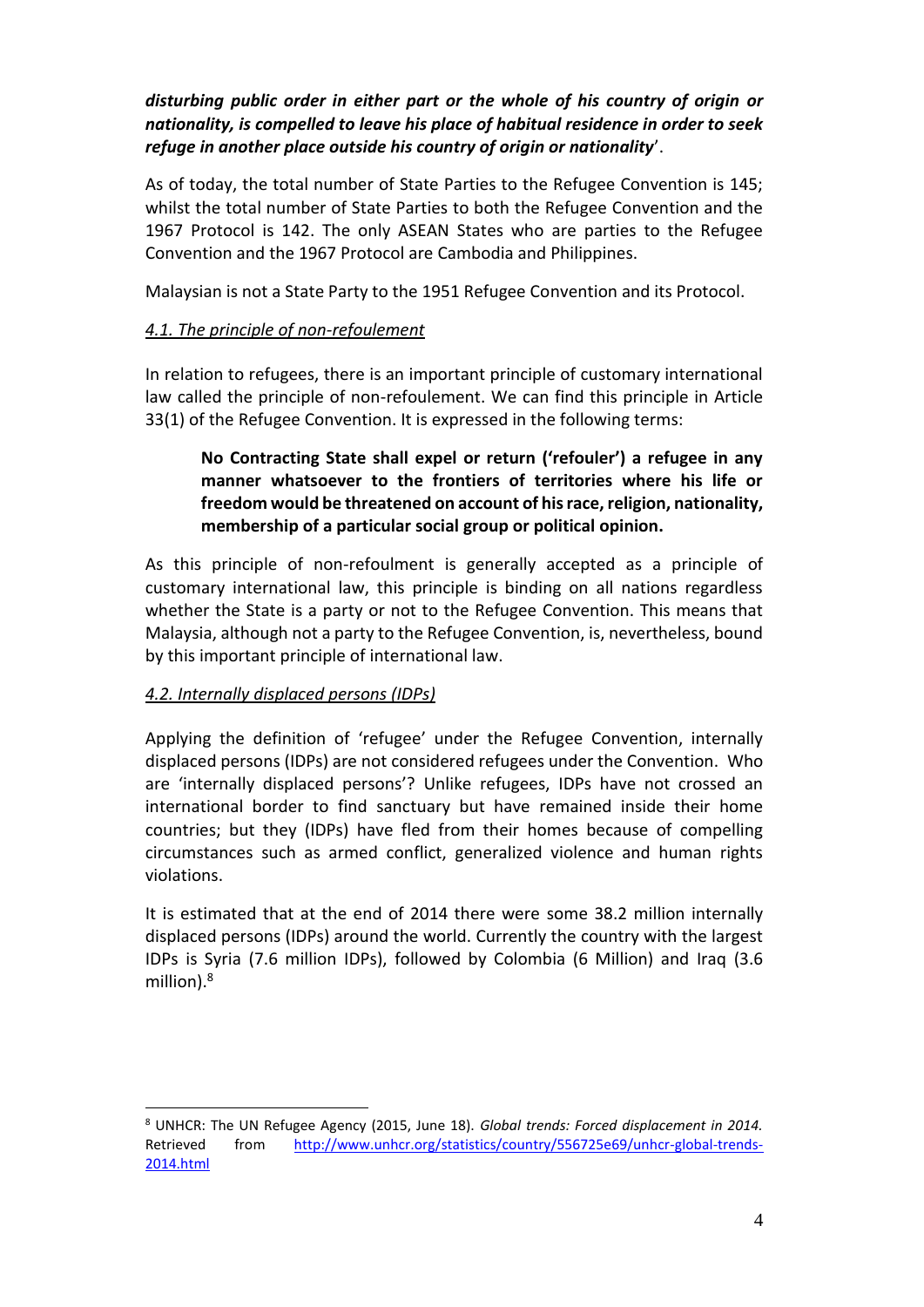### 5. United Nation High Commissioner for Refugees (UNHCR)

The Office of the United Nation High Commissioner for Refugees (UNHCR) is a United Nation Agency established on 14 December 1950, with its headquarters in Geneva, Switzerland. Considered to be the guardian of the Refugee Convention, the agency is mandated to lead and co-ordinate international action to protect refugees and resolve refugee problems worldwide.

UNHCR's mandate has today been expanded to include protecting and providing humanitarian assistance to persons whom it describes as 'other persons of concern', including internally displaced persons (IDPs).

For its contribution in the field of human rights, the UNHCR has won two Nobel Peace Prizes, once in 1954 and again in 1981.

#### *5.1. UNHCR in Malaysia*

 $\overline{a}$ 

The UNHCR began its operations in Malaysia in 1975 when Vietnamese refugees began to arrive by boat in Malaysia and other countries in the region. From 1975 until 1996, UNHCR assisted the Malaysian government in providing protection and assistance for the Vietnamese boat people. Over these two decades, as part of an international burden sharing effort, UNHCR resettled more than 240,000 Vietnamese to countries including the United States, Canada, Australia, France, New Zealand, Sweden, Finland, Denmark and Norway. During that same period more than 9,000 persons returned home to Vietnam with the support of UNHCR.<sup>9</sup>

During the 1970s and 1980s UNHCR assisted the Malaysian Government in receiving and locally settling over 50,000 Filipino Muslims from Mindanao who fled to Sabah. UNHCR also supported the Malaysian Government in locally settling several thousand Muslim Chams from Cambodia in the 1980s and several hundred Bosnian refugees in the 1990s.<sup>10</sup>

During the last 10 years alone the UNHCR in Malaysia has resettled more than 100,000 refugees. $^{11}$ 

Although Malaysia is not a State Party to the 1951 Refugee Convention and its Protocol Relating to the Status of Refugees, the Malaysian Government is nevertheless a member of the United Nations. That being so, Malaysia is obligated to co-operate – and she does co-operate – with UNHCR in addressing refugee issues on humanitarian grounds.

It must be mentioned here that Malaysia is a party to the **Convention on the Rights of the Child** and to the **Convention on the Elimination of All Forms of** 

<sup>9</sup> UNHCR: The UN Refugee Agency, Malaysia. *UNHCR in Malaysia*. Retrieved from [http://www.unhcr.org.my](http://www.unhcr.org.my/)<br><sup>10</sup> UNHCR: The UN

<sup>10</sup> UNHCR: The UN Refugee Agency. *Malaysia factsheet*. Retrieved from <http://www.unhcr.org/protection/operations/56167f6b6/malaysia-fact-sheet.html>

<sup>11</sup> Sumisha Naldu (2016, March 24). UNHCR defends registration card system in Malaysia. *Channel NewsAsia*. Retrieved from [http://www.channelnewsasia.com/news/asiapacific/unhcr](http://www.channelnewsasia.com/news/asiapacific/unhcr-defends/2627594.html)[defends/2627594.html](http://www.channelnewsasia.com/news/asiapacific/unhcr-defends/2627594.html)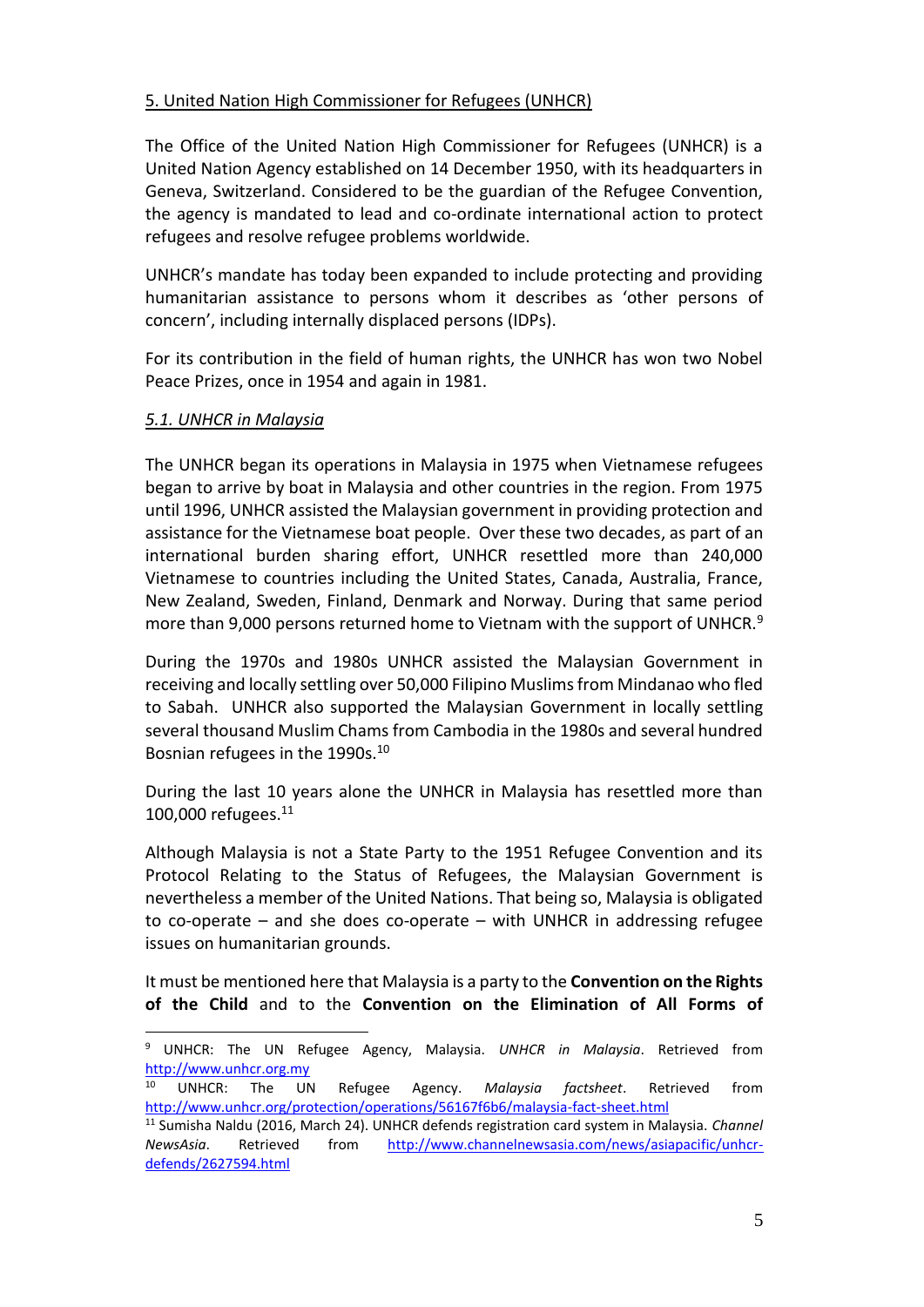**Discrimination against Women** (CEDAW). Thus in dealing with refugees, Malaysia must give effect to her obligations under these two Conventions, where the issues involved women and children.

In Malaysia, presently, there are no legislative or administrative provisions in place to deal with the situation of asylum-seekers or refugees, UNHCR undertakes all activities pertaining to the reception, registration, documentation and status determination of asylum-seekers and refugees.<sup>12</sup>

In this article, from time to time I will be referring to the term 'refugees' and 'asylum seekers'. One might ask as to the difference between a 'refugee' and an 'asylum seeker'. An asylum seeker is someone who says he or she is a refugee, but whose claim has not yet been definitively evaluated by the State authority of the country in which the claim to refugee status is made.

As part of its programme of humanitarian support for refugees and asylum seekers, UNHCR in collaboration with various bodies/partners such as government agencies, non-government organisations and volunteers, carry out, among others, the following activities:

- to provide assistance for refugees and asylum seekers in a variety of areas such as healthcare, education, shelter, counselling and other welfare needs;
- to carry out detention monitoring and intervention;
- to provide legal representation in court for offences under the Immigration Act;
- to support long-term solutions for refugees, such as resettlement to countries like Australia, Canada, Czech Republic, Denmark, New Zealand, Sweden, and the United States.<sup>13</sup>

### 6. History of refugee policy in Malaysia

 $\overline{a}$ 

Malaysia's current policy toward refugees has its roots in its experience with Indochinese refugees in the 1970s and 1980s. After the fall of the South Vietnamese government supported by the US military in 1975, hundreds of thousands of Vietnamese began to leave the country. Most fled by boat to other countries in Southeast Asia, and, for a time, Malaysia was their principal first stop. These refugees were placed in camps under the auspices of the Malaysian Red Crescent Society in co-ordination with the United Nation High Commissioner for Refugees (UNHCR).

<sup>12</sup> UNHCR: The UN Refugee Agency (2016, January). *Malaysia fact sheet*. Retrieved from <http://www.unhcr.org/malaysia.html?query=malaysia> <sup>13</sup> *Ibid*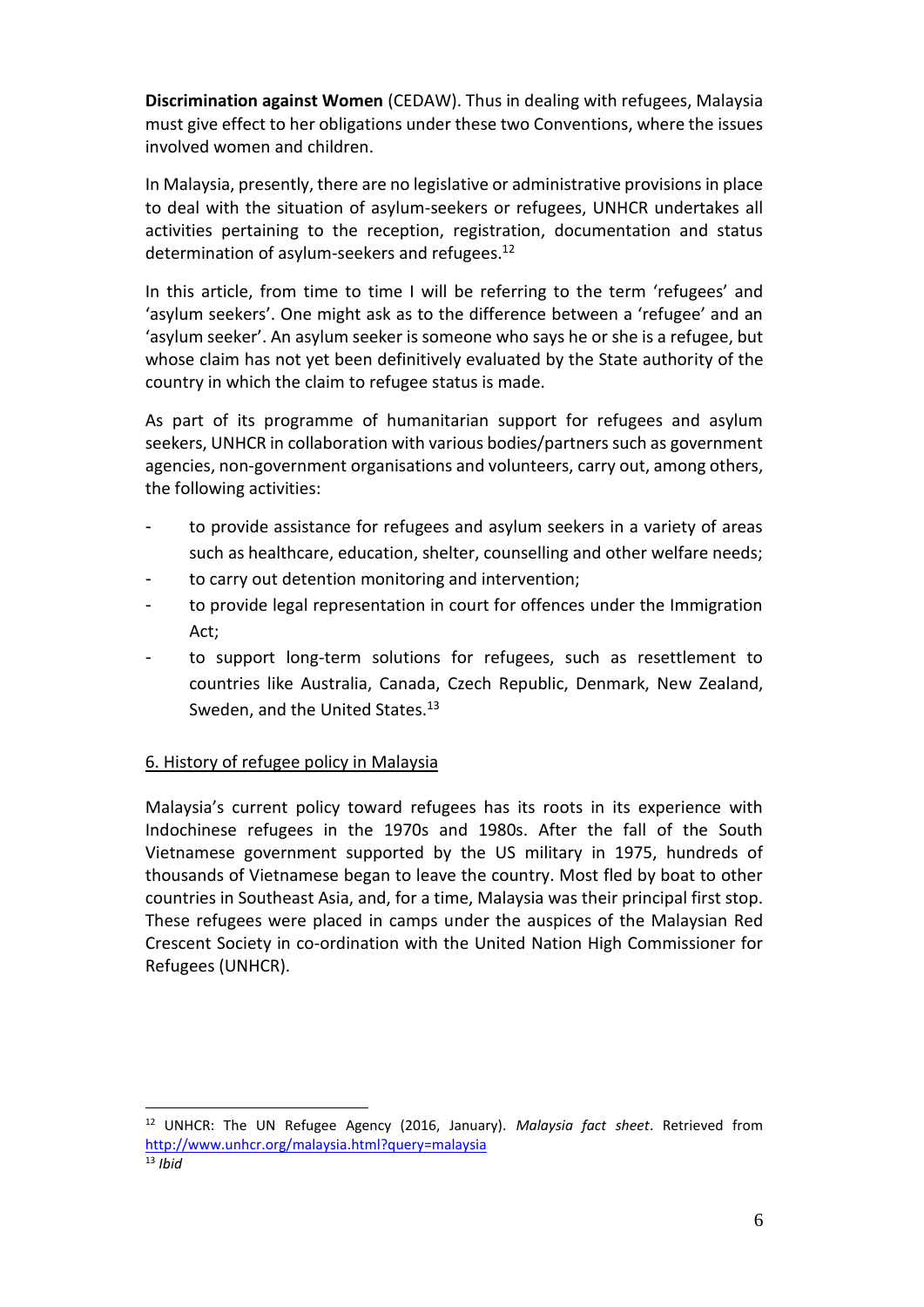# *6.1. Malaysia's current policy on refugees*

Malaysia does not recognize the status of 'refugees'. Malaysia only allows asylum seekers to stay in this country on a temporary basis after which they have to go back to their country of origin or to be resettled in a third country.

Be that as it may, Malaysia has, on an *ad hoc* basis, voluntarily hosted certain groups of refugees such as the Khmer Muslims from Cambodia, Filipinos Muslims, and Bosnians.

Malaysia lacks any institutionalised protections for refugees. Under our general immigration law, refugees are not distinguished from other undocumented workers. In other words, refugees are considered illegal immigrants.

### *6.2. Fact sheet on Refugees*

In Malaysia, there were a total of 156,342 refugees and asylum seekers registered with UNHCR as at end January 2016.<sup>14</sup>

| Country         | Total   |
|-----------------|---------|
| Myanmar         | 143,669 |
| Sri Lanka       | 3,278   |
| Pakistan        | 1,476   |
| Somalia         | 1,412   |
| Other countries | 6,507   |
|                 |         |
| Total:          | 156,342 |

### Table 1: By country of origin

Of the 143,669 refugees and asylum seekers from Myanmar, some 52,570 are Rohingyas, some 45,380 are Chins, and some 12,200 are Myanmar Muslims. The remainder are Rakhines, Arakanese and other ethnicities.

Among the refugees and asylum seekers that come under the category of 'Other countries' are Syrians, Iraqis, Yemenis, Palestinians, and Iranians. Some 70% of refugees and asylum-seekers are men, while 30% are women. There are some 33,640 children below the age of 18.

# 7. Living as a refugee (and asylum seeker) in Malaysia

I will now say something about living as a refugee and asylum seeker in Malaysia. Malaysians of my generation can never forget about the presence of the Vietnamese refugee camp in the 70s and 80s as we travelled south from Kuala Lumpur towards Seremban. As one approached Sungei Besi, one could see the

 $\overline{a}$ <sup>14</sup> *Ibid*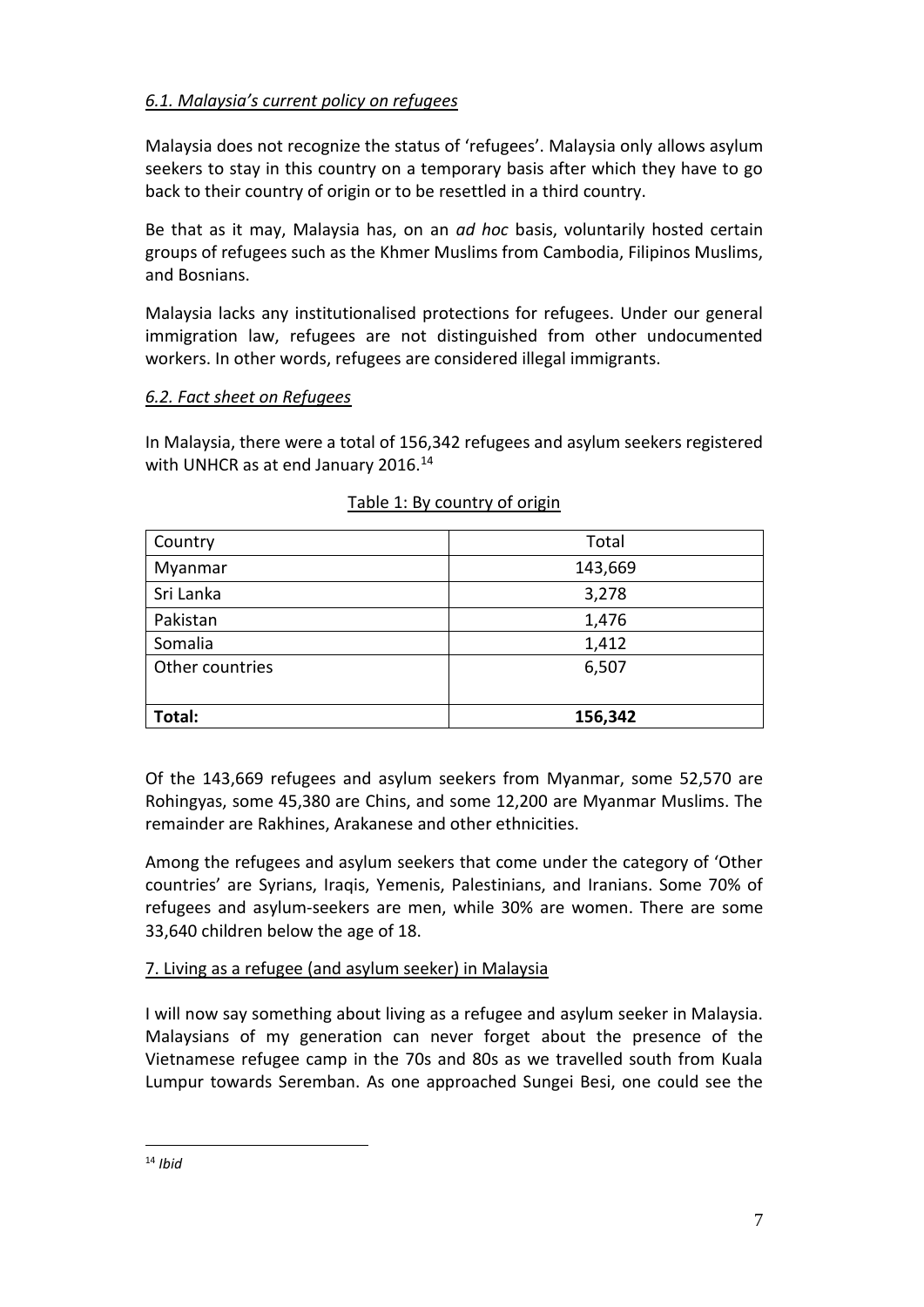refugee camp on the right side of the road. Today the camp is no longer there as the Vietnamese refugees have been re-settled elsewhere in receiving countries.

Although, presently, we hardly feel the presence of refugees and asylum seekers in our country, the truth is, as we have seen, there are some 156,000 refugees and asylum seekers in this country. Today the various refugee and asylum seeker communities are scattered throughout the country, living mostly in the Klang Valley. Unlike the era of the 70s and 80s, there are no longer refugee camps in Malaysia. Instead, refugees and asylum seekers share living spaces, sometimes in groups of up to 40 people or more, living in low-cost flats or housing areas side by side with local Malaysian homes in cities and small towns. Many also live near the construction sites or plantations where they seek employment.<sup>15</sup>

As Malaysia is not a State Party to the 1951 Refugee Convention and the 1967 Optional Protocol, we do not have an asylum system in place to regulate the status and rights of refugees and asylum seekers. The situation of refugees and asylum seekers in Malaysia is difficult as a result of their lack of official status.

As Malaysian law makes no distinction between refugees and undocumented migrants, refugees are at risk of being arrested and detained for immigration offences.

Refugees and asylum seekers in Malaysia have no access to legal employment. They tend to work in jobs that the local population do not wish to take (the 3D jobs: dirty, dangerous and difficult). Some employers exploit their dire situation by paying extremely low or no wages at all.

They are also at risk of being the victims of human traffickers.

Refugee children are denied access to the formal education system in the country. However, some children are able to attend community-run learning centres and learning centres set up by UNHCR and NGO partners. Presently, there are 124 community-based learning centres. 11 of them are operated by six NGO partners, and 113 are run by the communities themselves with support from NGOs, faithbased organisations, and other stakeholders. Currently, some 6,100 (29%) registered refugee children aged 3-17 years old are enrolled in early childhood, primary, and secondary level education at these learning centres.

It must be mentioned here that UNHCR provides financial and material support to the learning centres. UNHCR has also signed memoranda of understanding with five private tertiary institutions, namely the HELP University, University of Nottingham Malaysia Campus, Limkokwing University of Creative Technology, International University Malaya-Wales, and Brickfields Asia College (BAC), all of which have collectively enrolled some 45 refugee youths in their foundation and undergraduate programmes.

Refugees and asylum seekers in Malaysia who are UNHCR document-holders are able to access healthcare facilities at a reduced rate, but the cost of treatment and

 $\overline{a}$ 

<sup>15</sup> UNHCR: The UN Refugee Agency, *supra* n. 10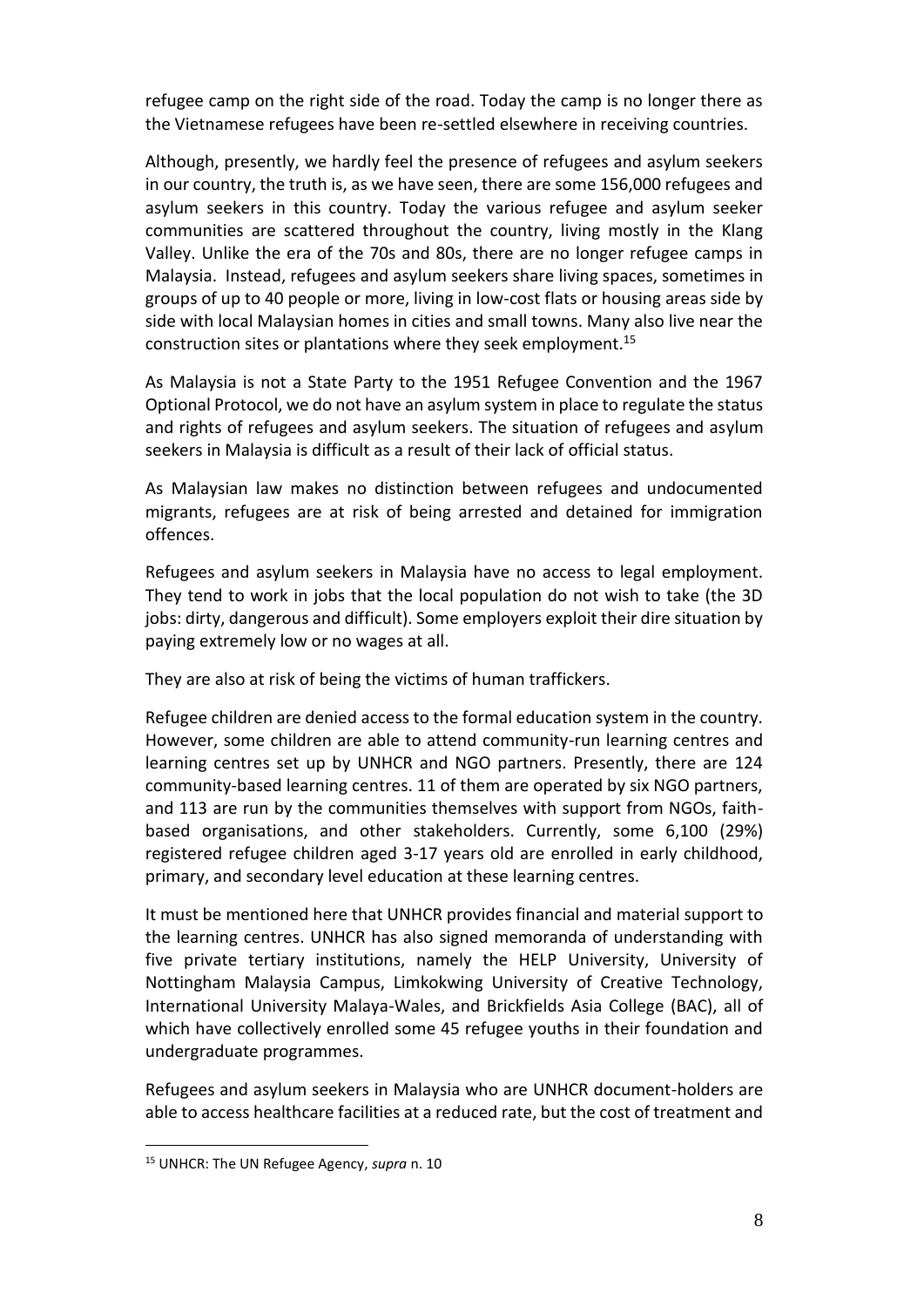refugees' irregular income make healthcare unaffordable to many refugees and asylum seekers.<sup>16</sup>

### 8. Refugees and Migrants: What is the difference?

Unlike migrants, refugees and asylum seekers do not choose to leave their countries; they are compelled to do so because of serious discrimination in their home countries, armed conflict, serious public disorder and other complex human rights issues.

Migrants, on the other hand, are persons who leave their countries to seek material improvements in their lives. The key difference between migrants and refugees is that migrants enjoy the protection of their home countries; refugees do not.

Migrants do not fall within the criteria for refugee status and are therefore not entitled to benefit from international protection as refugees.

# *8.1. Some suggested solutions for Malaysia's refugee problems*

It would be ideal if Malaysia were to be a party to the Refugee Convention. I hope that in the near future Malaysia will be a party to the Convention. But that is about for the future. In the meantime, however, there are certain measures that could be taken to alleviate the hardship faced by refugees and asylum seekers.

The first is the formal registration of all refugees and asylum seekers by the Government. It is true that refugees and asylum seekers registered with UNHCR are issued by UNHCR with the UNHCR refugee cards; and these cards act as an identification for refugees in Malaysia and is meant to protect them from arrest. However, it is often reported that refugees are still vulnerable to arrest and detention as illegal immigrants even though they hold these cards. This is because, strictly in law, the UNHCR refugee cards have no legal standing; and, furthermore, many enforcement officers have yet to be familiarised with these cards.

From the refugees' standpoint, having proper documentation and identification means a lot to them, especially if they have never been recognised as citizens in their own country, like the Rohingyas in Myanmar.

Apart from the issuance of the identification cards, the refugees and asylum seekers should also be accorded access to some basic needs like employment, healthcare and education.

With this system of registration, refugees and asylum seekers in this country would no longer need to live in fear of arrest and detention, and at the same time the enforcement agencies could monitor and enforce immigration rules more easily.

Another measure that could be taken towards helping the refugee problem is to formally permit them to work. If permitted to work and given proper training,

 $\overline{a}$ 

<sup>16</sup> UNHCR: The UN Refugee Agency, *supra* n. 12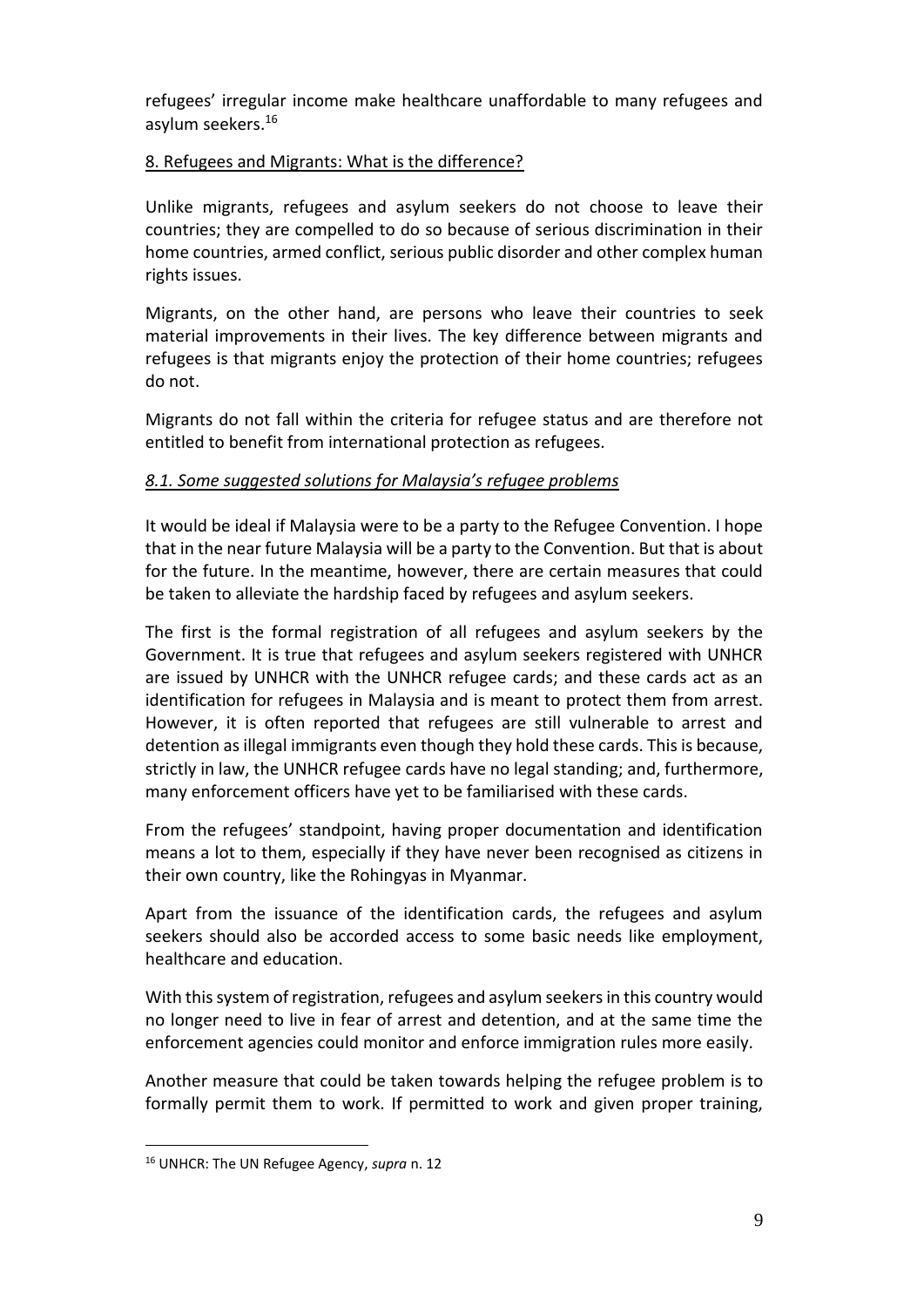refugees and asylum seekers could make a better contribution to Malaysia's economy than what they could at the moment. If refugees and asylum seekers were to be given employment rights, they would become financially independent. They no longer have to rely on charity. They could live with dignity.<sup>17</sup>

#### 9. Migrants

 $\overline{a}$ 

In 2015 the number of international migrants was about 244 million.<sup>18</sup> Nearly two thirds of all migrants live in Europe (76 million) or Asia (75 million). Northern America hosted the third largest number of international migrants (54 million), followed by Africa (21 million), Latin America and the Caribbean (9 million) and Oceania (8 million).

In 2015, two thirds (67 per cent) of all international migrants were living in just twenty countries. The largest number of all international migrants live in the United States of America (47 million), followed by Germany with 12 million of migrants and the Russian Federation with also 12 million of migrants, and Saudi Arabia (10 million).

Nearly all countries are concerned by migration, whether as sending, transit, or receiving countries, or as a combination of these.

## *9.1. The International Convention on the Protection of the Rights of All Migrant Workers and Members of Their Families*

The International Convention on the Protection of the Rights of All Migrant Workers and Members of Their Families is a United Nations multilateral treaty governing the protection of migrant workers and families. Signed on 18 December 1990, it entered into force on 1 July 2003.

This United Nations Convention on the Protection of the Rights of All Migrant Workers constitutes a comprehensive international treaty regarding the protection of migrant workers' rights. It emphasizes the connection between migration and human rights.

As of May 2015, 48 states have ratified the Convention. The only ASEAN Country that has ratified the Convention is Philippines. Cambodia has signed the Convention but has yet to ratify it. Malaysia is not a party to this Convention.

So far, countries that have ratified the Convention are primarily countries of origin of migrants such as Mexico, Morocco and the Philippines. For these countries, the Convention is an important vehicle to protect their citizens living abroad. In the Philippines, for example, ratification of the Convention took place in a context

<sup>17</sup> Aslam Abdul Jalil (2015, August 5). Solutions for Malaysia's long-suffering refugees. *New Mandala*. Retrieved from [http://www.newmandala.org/solutions-for-malaysias-long-suffering](http://www.newmandala.org/solutions-for-malaysias-long-suffering-refugees/)[refugees/](http://www.newmandala.org/solutions-for-malaysias-long-suffering-refugees/)

<sup>&</sup>lt;sup>18</sup> United Nations, Department of Economic and Social Affairs, Population Division (2016). *International migration report 2015: Highlights* (ST/ESA/SER.A/375). New York: United Nations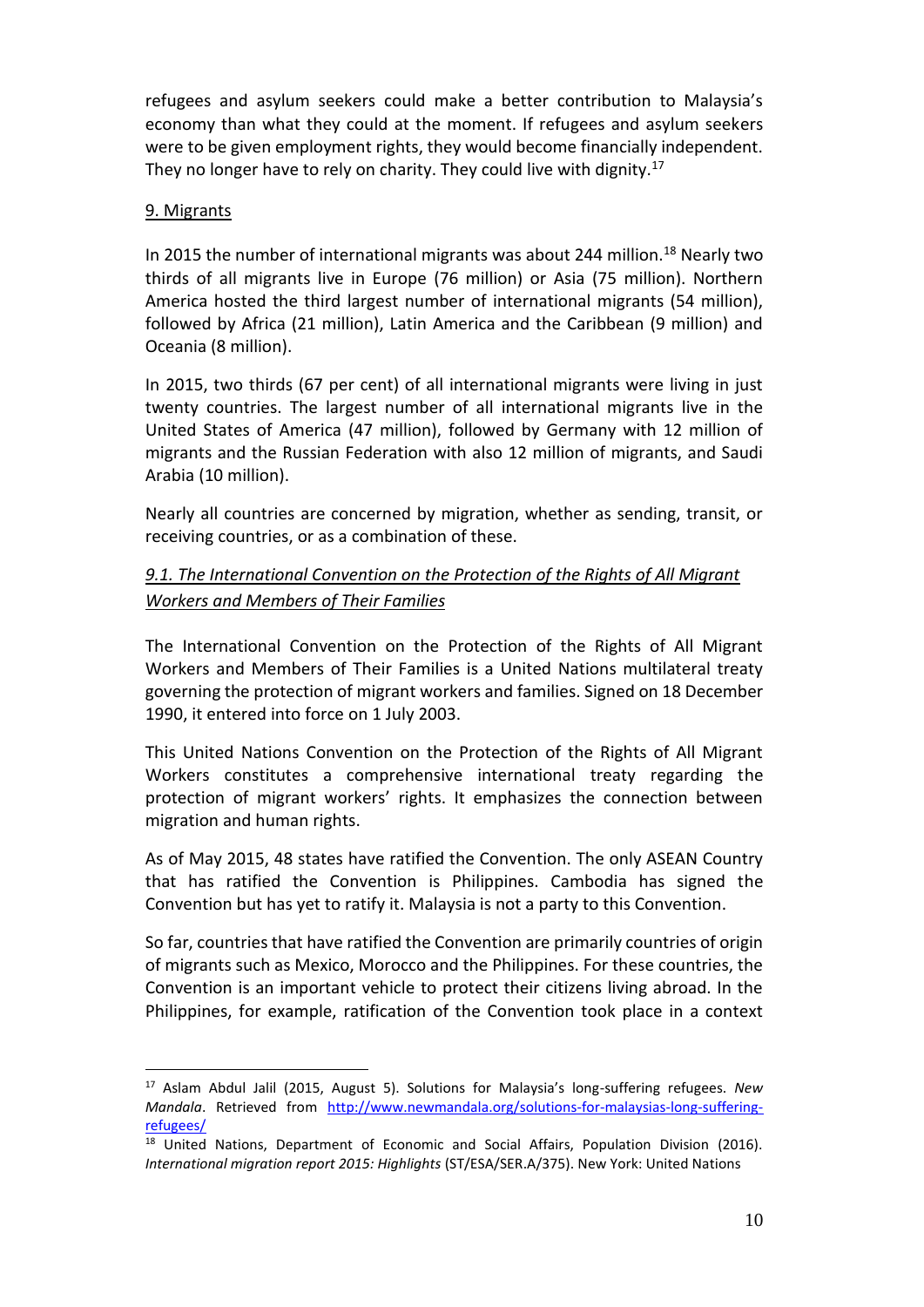characterized by several cases of Filipino workers being mistreated abroad: such cases hurt the Filipino population and prompted the ratification of the Convention.

No migrant-receiving state in Western Europe or North America has ratified the Convention. Other important receiving countries, such as Australia, Arab states of the Persian Gulf, India and South Africa have not ratified the Convention.

# *9.2. ASEAN Declaration on the Protection and Promotion of the Rights of Migrant Workers*

The ASEAN countries have recognized the importance of labour migration in the ASEAN region. In January 2007, ASEAN made a significant move to address the issues of migrant workers by adopting the **ASEAN Declaration on the Protection and Promotion of the Rights of Migrant Workers**. The adoption of this declaration followed by the subsequent setting up in 2008 of the ASEAN Committee in the Implementation of the ASEAN Declaration (ACMW) demonstrate ASEAN's commitments to protect the rights of migrant workers.

The Declaration calls upon ASEAN States to ensure the dignity of migrant workers by undertaking the following obligations:

- (1) the protection of migrant workers from exploitation, discrimination, and violence;
- (2) the governance of labour migration; and
- (3) the fight against trafficking in persons.

The Declaration does not contain concrete and specific provisions on how to implement its provisions. Nevertheless, it is a significant move towards the creation of a sectoral mechanism or instrument that can further promote and protect the rights of migrant workers.

The ASEAN Committee in the Implementation of the ASEAN Declaration is currently in the process of drafting an ASEAN instrument on the protection and promotion of migrant workers' rights.

# *9.3. Migrant issues in Malaysia*

 $\overline{a}$ 

Malaysia has always been and is very dependent on migrant labour for its economic growth. Presently Malaysia has about 6 million migrant workers of which 2.9 million are documented. The remainders are undocumented.<sup>19</sup> In other words, the majority of migrants in Malaysia are undocumented. These migrants, documented or otherwise, are employed in various sectors such as manufacturing, construction, plantation and housemaids. The majority of them comes from

<sup>19</sup> Teh Wei Soon (2015, February 10). Migrant Workers: Malaysia's 'invisible' workforce. *Malaysian Digest*. Retrieved from [http://www.malaysiandigest.com/features/541277-migrant-workers](http://www.malaysiandigest.com/features/541277-migrant-workers-malaysia-s-invisible-workforce.html)[malaysia-s-invisible-workforce.html](http://www.malaysiandigest.com/features/541277-migrant-workers-malaysia-s-invisible-workforce.html)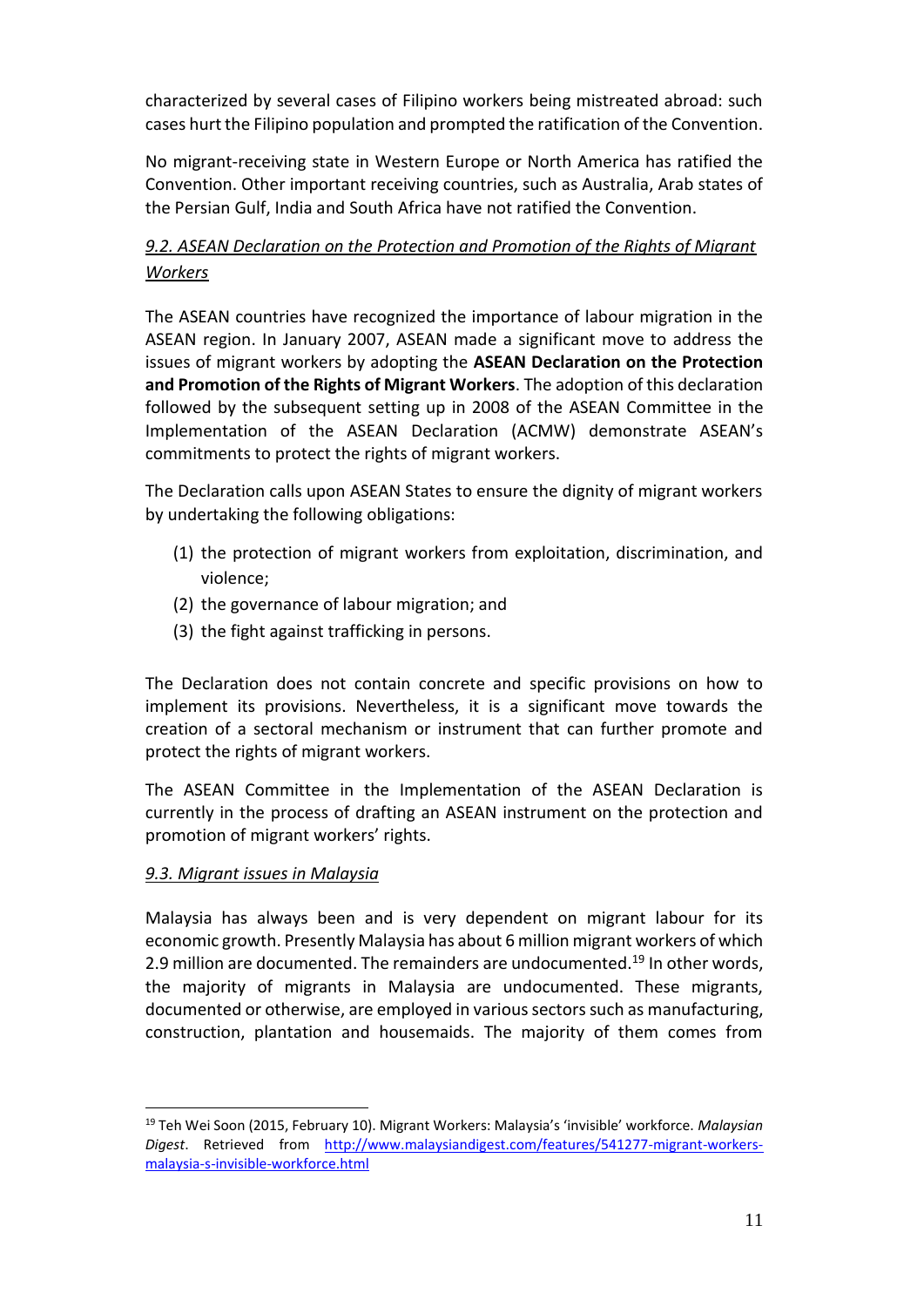Indonesia. The rest comes from countries such as Bangladesh, Nepal, Philippines, Thailand, Vietnam, Cambodia, Laos, Myanmar, Pakistan, Sri Lanka, India and China.

Currently migrant workers make up approximately 20% of the labour force in Malaysia. They make up around 50% of the construction workforce in the country, and nearly 60% of the workforce in the manufacturing sector.<sup>20</sup>

In Malaysia, matters pertaining to terms and conditions of work of migrants are regulated by the Employment Act 1955 and the Workmen's Compensation Act 1952, under the administrative jurisdiction of the Labour Department. Issues regarding relations between employers and migrant workers are covered by the Industrial Relations Act 1967, while labour unions are regulated by the Trade Unions Act 1959. These laws are all overseen and implemented by the Ministry of Human Resources.

In addition to the above laws, migrant workers' affairs are also regulated by immigration laws and regulations, supplemented by policies from the Ministry of Home Affairs which issues work permits.

### *9.4. Legal problems concerning migrants*

There are several legal problems that migrants in this country face. Time does not permit me to touch on every issue. I shall touch on a few.

#### *9.4.1. Equality before the law*

Article 8 of the Federal Constitution provides that 'All persons are equal before the law and entitled to equal protection of the law.'. This guarantee of equality extends to all persons whether citizens or not; and, accordingly, to all migrant workers whether documented or undocumented. This equality is also reflected in our Employment Act 1955 which applies to all workers, irrespective of whether the person is a local worker or a foreign worker. Even a migrant worker is accorded the right to make a complaint about discrimination at work to the Director General of Labour. However, there is a legal problem when it comes to trade unions. Although the Trade Unions Act 1959 provides that a migrant worker can be a member of a trade union, yet under the law he/she is prohibited from holding an executive position in trade unions.<sup>21</sup> It can be argued that this prohibition is discriminatory and is in contravention of the Constitution.

### *9.4.2. Outsourcing of migrant workers*

The majority of migrant workers in the manufacturing sector are not hired directly by the factories, but by outsourcing agents, which manage not only the bureaucratic aspects of the recruitment and migration process, but also the wages of foreign workers. In other words, these outsourcing companies have become direct employers. These labour outsourcing companies are approved and regulated by the Ministry of Home Affairs. Workers hired by such labour

 $\overline{a}$ 

<sup>20</sup> Malaysian Digest, *supra* n. 19

<sup>&</sup>lt;sup>21</sup> Trade Union Act 1959 (Act 262), section  $28(1)(a)$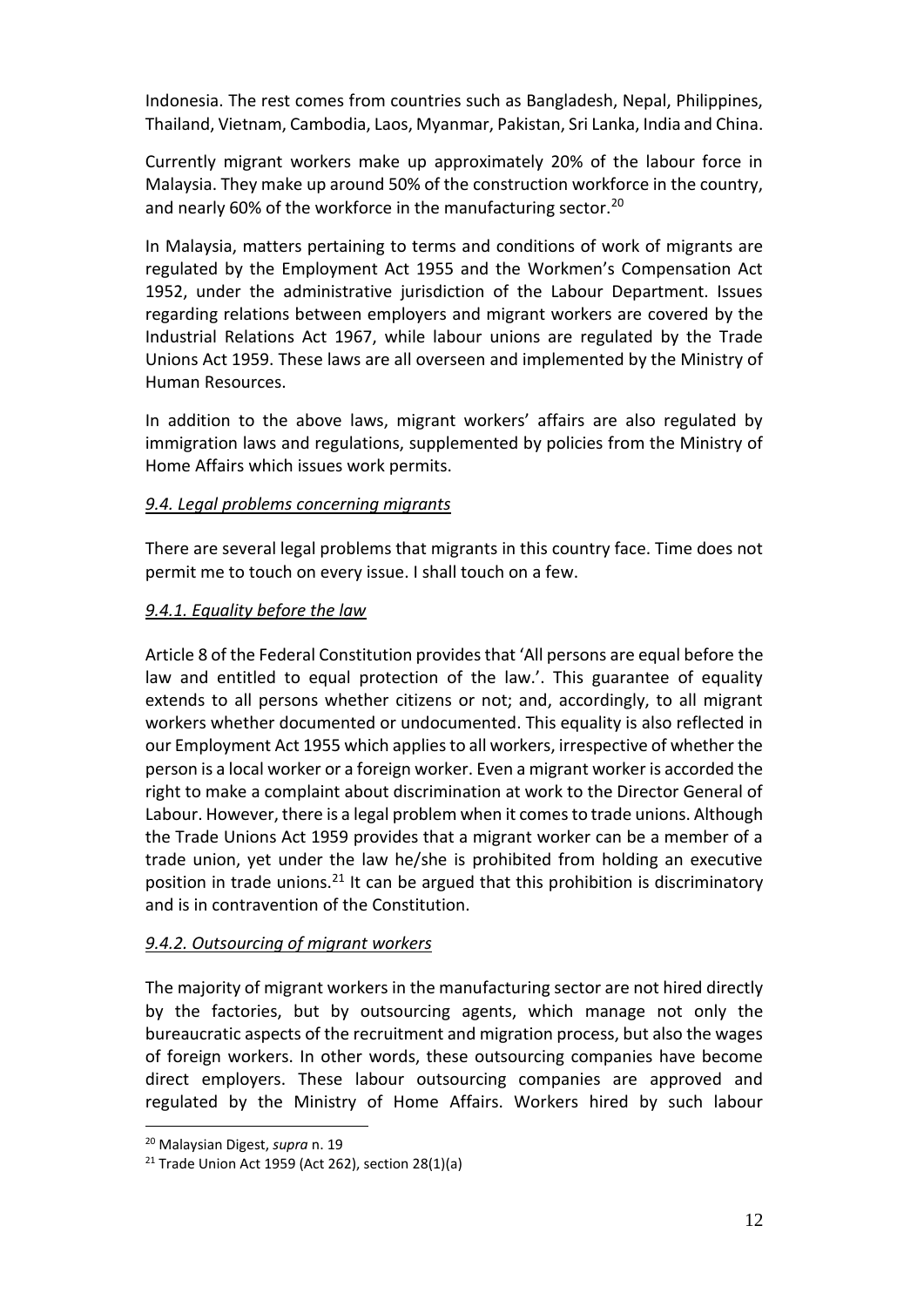outsourcing companies remain the employees of those companies and not the employees of the factories where they work. This means that the responsibility for labour management has moved from the employer (for whom the migrant worker is actually working) to the outsourcing companies.

The legal issue that arises is in designating who is the responsible employer for the purpose of ensuring that wages, conditions of work, and other aspects of the treatment of migrant workers (such as accommodation, access to medical care, etc.) comply with the relevant labour laws. Under this outsourcing arrangement, it becomes technically possible for a factory owner to claim that he/she is not legally responsible for the unlawful treatment accorded to migrant workers in his/her factory because they were provided by a labour contractor.

### *9.4.3. Seizing of migrants' passports*

In Malaysia, it is common practice for employers to seize migrant workers' passports upon arrival to this country. This practice is, however, illegal under the Passports Act. Nevertheless, the withholding of migrant workers' passports is widely used as a mechanism of control by employers over the workers which enhances their vulnerability and restricts their ability to move.

### *9.4.4. Access to justice*

Migrant workers are often fired by employers for filing complaints with government officials or groups like NGOs or trade unions. Termination of employment results in the ending of the work permit, which is the basis in law for the migrant's right to stay in Malaysia. Thus, filing a complaint prompts action by the employer that makes the migrant complainant subject to immediate deportation.

# *9.5. Perception towards migrants*

Despite the fact that migrant workers actually contribute positively to our country, there is still uneasiness among some Malaysians on the presence of foreign workers. In general, the perception of Malaysians towards migrant workers has been quite negative.

Some even believe that the influx of foreign workers is the main cause of the increase in crime rates in the country. This is a fallacy because the cases of crime involving migrant workers are only less than 10% of the total crime cases nationwide.<sup>22</sup>

# *9.6. The work of Tenaganita*

This article is incomplete if I do not say a few words on the good work of a nongovernmental organization called 'Tenaganita'. Tenaganita was founded in 1991, born out of the struggles of women workers in the plantation and industrial sectors

 $\overline{a}$ <sup>22</sup> *Ibid*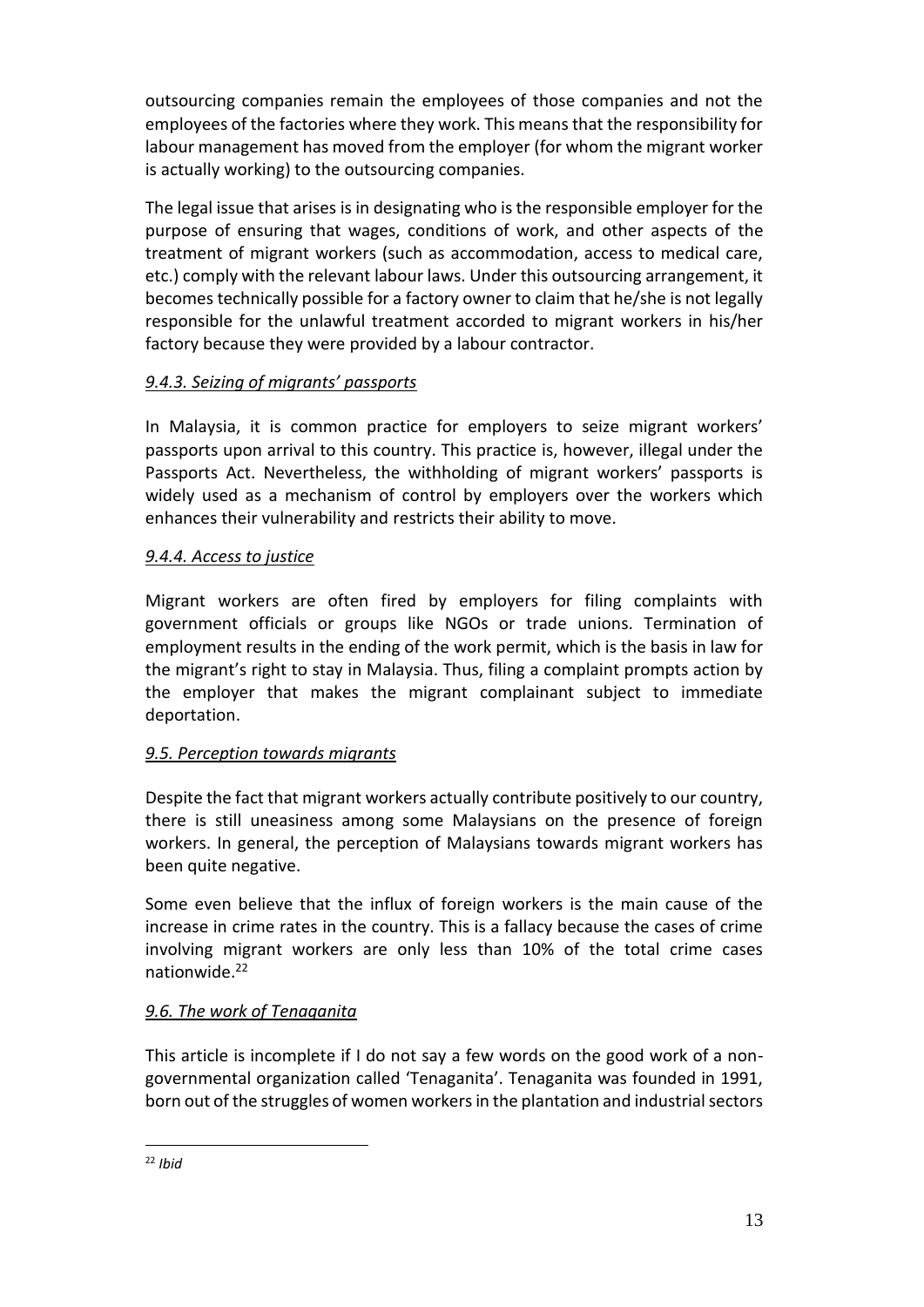to gain their rights as workers; for decent wages, for decent living conditions and to stop discrimination and gender based violence.

Today Tenaganita's scope has grown to address issues of exploitation, discrimination, unequal treatment and violence not just against women, but also against refugees, documented and undocumented migrant workers, trafficked persons and domestic workers.

I take the opportunity to pay my tribute to the late Dr. Irene Fernandes, the founder of Tenaganita, for her outstanding and courageous work to stop abuses of migrant workers.

#### 10. Conclusion

Refugees do not come to this country out of their own free will. They are forced to flee for their lives from their country of origin because they have been persecuted on the basis of their beliefs or ideology or dissent. They do not choose to come to our country to live off our prosperous economy; they come here in the hope that their lives will be safer than it is back home. Their stay is temporary and hope to return when peace and democracy returns.

Personally, I hope someday in the near future Malaysia will be a party to the Refugee Convention and the 1967 Protocol. We have a moral duty towards humanity to be a party to this Convention. If Malaysia were to be a party to this Convention, then we can legalise the presence of refugees and asylum seekers in this country. Their status will no longer be that of illegal immigrants. They will then have access to medical facilities, to education, and to legal employments. They will be protected by our laws. They will not be exposed to exploitations. They will not be at risk of being the victims of human traffickers.

On migrants, although some migrants come to Malaysia because of choice, the vast majority of migrants, however, come to Malaysia because of economic hardship that they faced back home in their countries, and they look up to Malaysia as a place where they could find a decent employment in order to alleviate their economic hardship, as well as the economic hardship of their families back in their home countries.

Refugees and migrants are people and are entitled to be treated with dignity as human beings. We have a moral duty to make them feel welcome and secured. It must not be overlooked the fact that whilst there are migrants in this country, there are also Malaysian migrants overseas, in Australia, United Kingdom, Canada, New Zealand and the United States, towards whom we expect the host countries to accord respect, and fair and dignified treatment. We must appreciate the migrants' contribution to the economic development of our country. There must not be any feeling of prejudice towards refugees and migrants. They should not be looked upon as desperate or vulnerable people whom employers can take advantage off to exploit or to ill-treat. They deserve decent wages and fair terms of employment. They deserve the protection of the Constitution and the law.